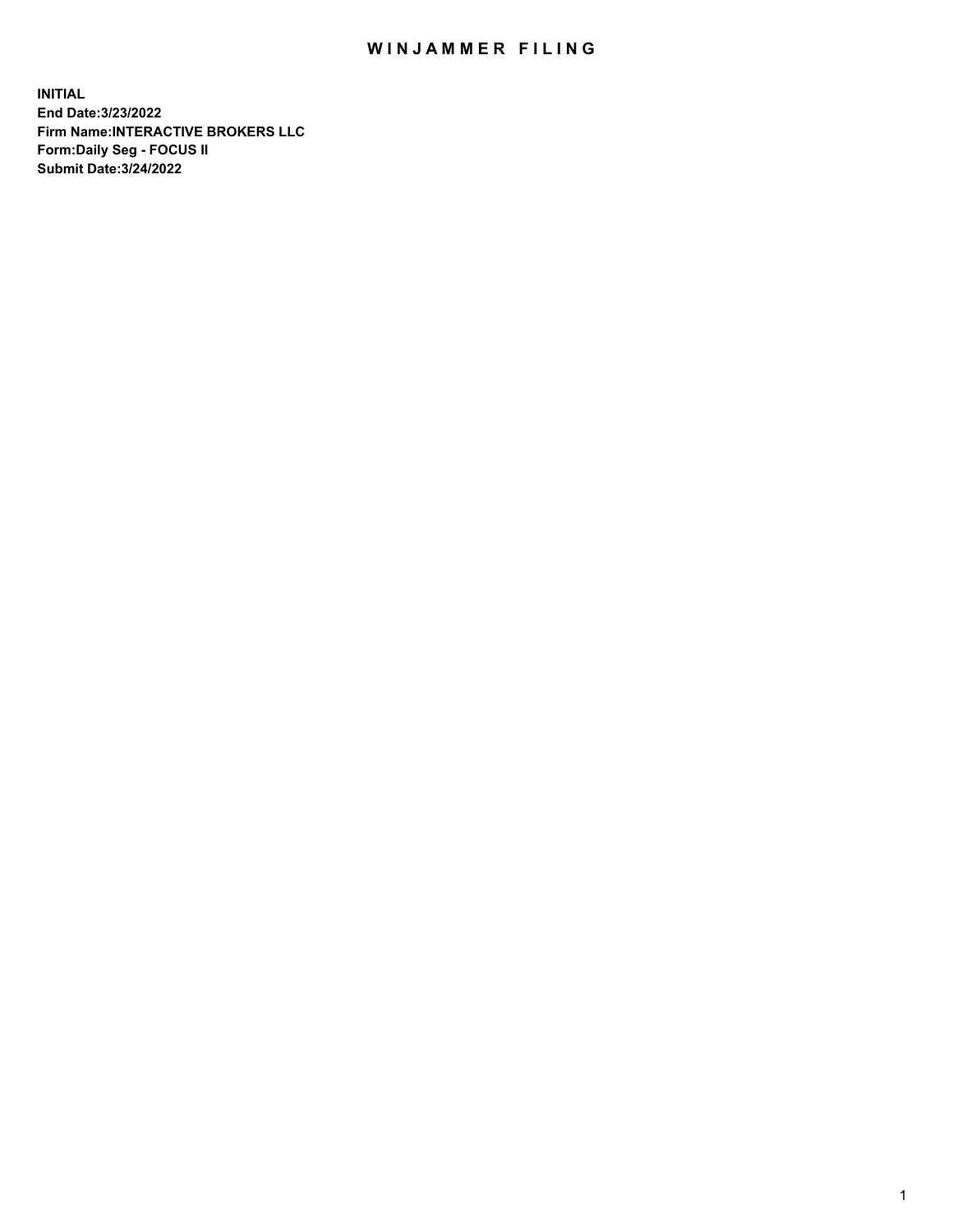**INITIAL End Date:3/23/2022 Firm Name:INTERACTIVE BROKERS LLC Form:Daily Seg - FOCUS II Submit Date:3/24/2022 Daily Segregation - Cover Page**

| Name of Company                                                                                                                                                                                                                                                                                                               | <b>INTERACTIVE BROKERS LLC</b>                                                                  |  |
|-------------------------------------------------------------------------------------------------------------------------------------------------------------------------------------------------------------------------------------------------------------------------------------------------------------------------------|-------------------------------------------------------------------------------------------------|--|
| <b>Contact Name</b>                                                                                                                                                                                                                                                                                                           | James Menicucci                                                                                 |  |
| <b>Contact Phone Number</b>                                                                                                                                                                                                                                                                                                   | 203-618-8085                                                                                    |  |
| <b>Contact Email Address</b>                                                                                                                                                                                                                                                                                                  | jmenicucci@interactivebrokers.c<br><u>om</u>                                                    |  |
| FCM's Customer Segregated Funds Residual Interest Target (choose one):<br>a. Minimum dollar amount: ; or<br>b. Minimum percentage of customer segregated funds required:% ; or<br>c. Dollar amount range between: and; or<br>d. Percentage range of customer segregated funds required between:% and%.                        | $\overline{\mathbf{0}}$<br>$\overline{\mathbf{0}}$<br>155,000,000 245,000,000<br>0 <sub>0</sub> |  |
| FCM's Customer Secured Amount Funds Residual Interest Target (choose one):<br>a. Minimum dollar amount: ; or<br>b. Minimum percentage of customer secured funds required:%; or<br>c. Dollar amount range between: and; or<br>d. Percentage range of customer secured funds required between:% and%.                           | $\overline{\mathbf{0}}$<br>$\overline{\mathbf{0}}$<br>80,000,000 120,000,000<br>0 <sub>0</sub>  |  |
| FCM's Cleared Swaps Customer Collateral Residual Interest Target (choose one):<br>a. Minimum dollar amount: ; or<br>b. Minimum percentage of cleared swaps customer collateral required:%; or<br>c. Dollar amount range between: and; or<br>d. Percentage range of cleared swaps customer collateral required between:% and%. | $\overline{\mathbf{0}}$<br>$\overline{\mathbf{0}}$<br>0 <sub>0</sub><br>0 <sub>0</sub>          |  |

Attach supporting documents CH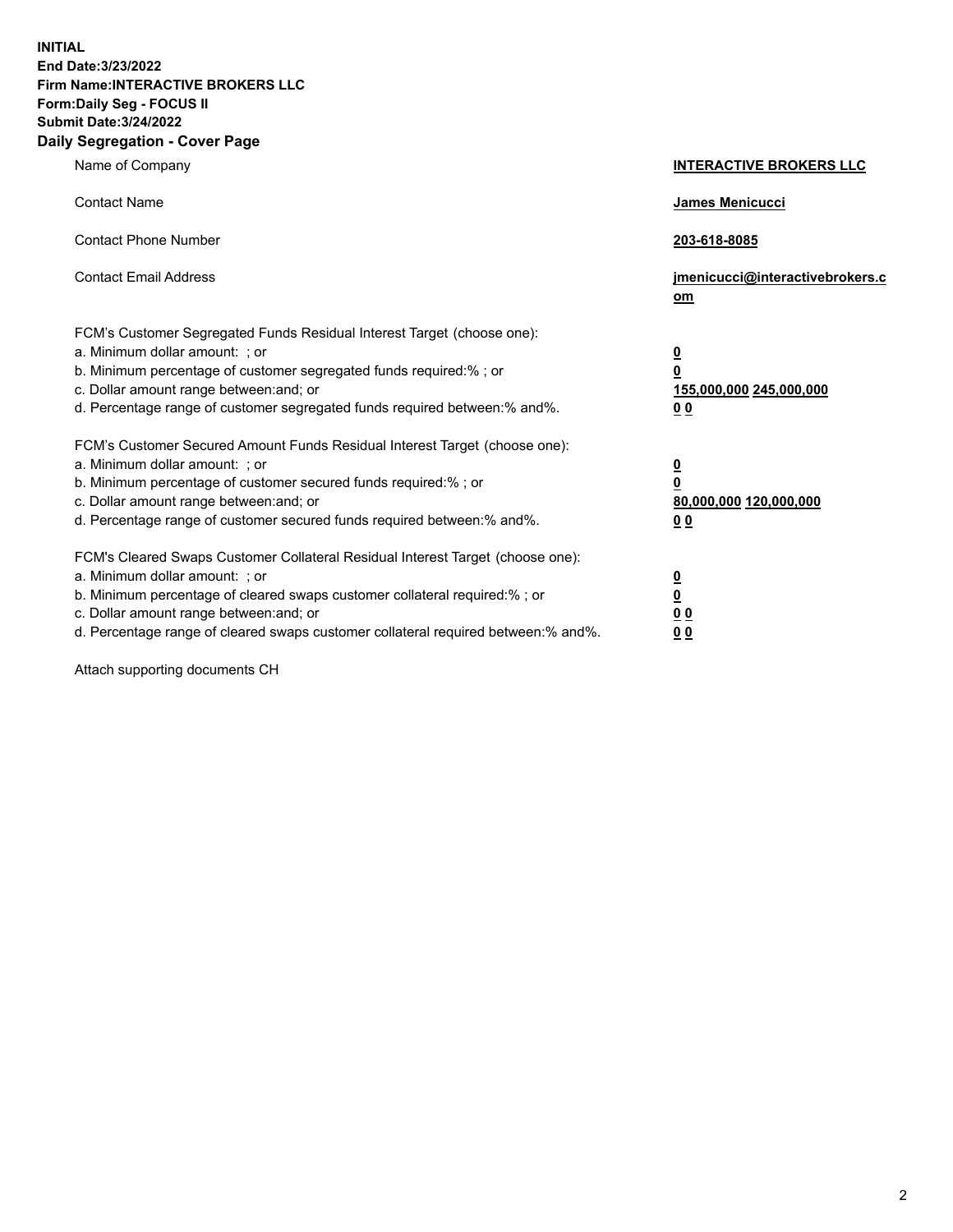**INITIAL End Date:3/23/2022 Firm Name:INTERACTIVE BROKERS LLC Form:Daily Seg - FOCUS II Submit Date:3/24/2022 Daily Segregation - Secured Amounts**

## Foreign Futures and Foreign Options Secured Amounts Amount required to be set aside pursuant to law, rule or regulation of a foreign government or a rule of a self-regulatory organization authorized thereunder **0** [7305] 1. Net ledger balance - Foreign Futures and Foreign Option Trading - All Customers A. Cash **520,079,999** [7315] B. Securities (at market) **0** [7317] 2. Net unrealized profit (loss) in open futures contracts traded on a foreign board of trade **19,859,980** [7325] 3. Exchange traded options a. Market value of open option contracts purchased on a foreign board of trade **100,462** [7335] b. Market value of open contracts granted (sold) on a foreign board of trade **-34,656** [7337] 4. Net equity (deficit) (add lines 1. 2. and 3.) **540,005,785** [7345] 5. Account liquidating to a deficit and account with a debit balances - gross amount **17,002** [7351] Less: amount offset by customer owned securities **0** [7352] **17,002** [7354] 6. Amount required to be set aside as the secured amount - Net Liquidating Equity Method (add lines 4 and 5) **540,022,787** [7355] 7. Greater of amount required to be set aside pursuant to foreign jurisdiction (above) or line 6. **540,022,787** [7360] FUNDS DEPOSITED IN SEPARATE REGULATION 30.7 ACCOUNTS 1. Cash in banks A. Banks located in the United States **8,329,247** [7500] B. Other banks qualified under Regulation 30.7 **0** [7520] **8,329,247** [7530] 2. Securities A. In safekeeping with banks located in the United States **510,392,570** [7540] B. In safekeeping with other banks qualified under Regulation 30.7 **0** [7560] **510,392,570** [7570] 3. Equities with registered futures commission merchants A. Cash **0** [7580] B. Securities **0** [7590] C. Unrealized gain (loss) on open futures contracts **0** [7600] D. Value of long option contracts **0** [7610] E. Value of short option contracts **0** [7615] **0** [7620] 4. Amounts held by clearing organizations of foreign boards of trade A. Cash **0** [7640] B. Securities **0** [7650] C. Amount due to (from) clearing organization - daily variation **0** [7660] D. Value of long option contracts **0** [7670] E. Value of short option contracts **0** [7675] **0** [7680] 5. Amounts held by members of foreign boards of trade A. Cash **132,054,498** [7700] B. Securities **0** [7710] C. Unrealized gain (loss) on open futures contracts **10,237,018** [7720] D. Value of long option contracts **100,462** [7730] E. Value of short option contracts **-34,656** [7735] **142,357,322** [7740] 6. Amounts with other depositories designated by a foreign board of trade **0** [7760] 7. Segregated funds on hand **0** [7765] 8. Total funds in separate section 30.7 accounts **661,079,139** [7770] 9. Excess (deficiency) Set Aside for Secured Amount (subtract line 7 Secured Statement Page 1 from Line 8) **121,056,352** [7380] 10. Management Target Amount for Excess funds in separate section 30.7 accounts **80,000,000** [7780] 11. Excess (deficiency) funds in separate 30.7 accounts over (under) Management Target **41,056,352** [7785]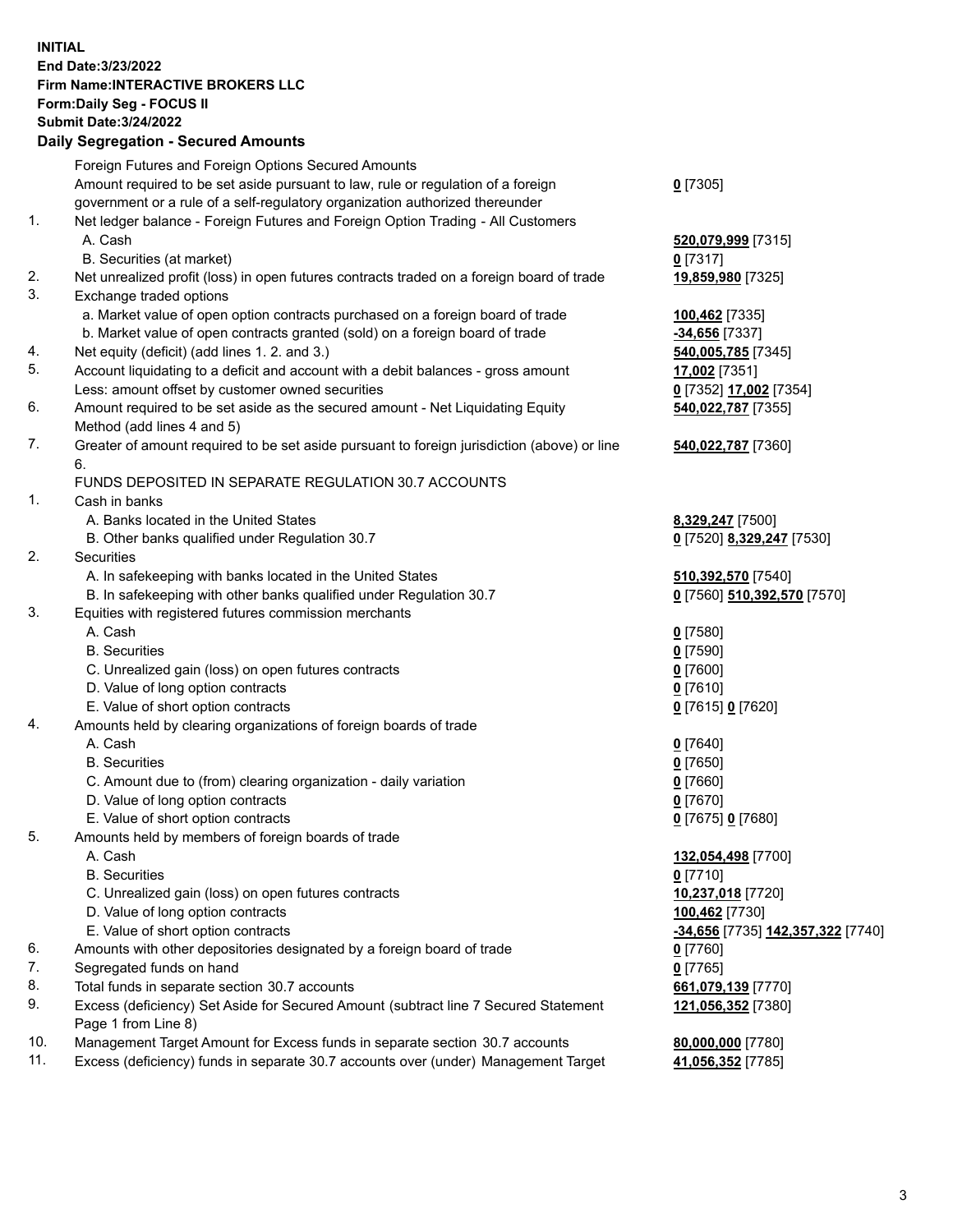**INITIAL End Date:3/23/2022 Firm Name:INTERACTIVE BROKERS LLC Form:Daily Seg - FOCUS II Submit Date:3/24/2022 Daily Segregation - Segregation Statement** SEGREGATION REQUIREMENTS(Section 4d(2) of the CEAct) 1. Net ledger balance A. Cash **8,162,316,118** [7010] B. Securities (at market) **0** [7020] 2. Net unrealized profit (loss) in open futures contracts traded on a contract market **359,413,335** [7030] 3. Exchange traded options A. Add market value of open option contracts purchased on a contract market **934,549,587** [7032] B. Deduct market value of open option contracts granted (sold) on a contract market **-736,960,889** [7033] 4. Net equity (deficit) (add lines 1, 2 and 3) **8,719,318,151** [7040] 5. Accounts liquidating to a deficit and accounts with debit balances - gross amount **1,090,115** [7045] Less: amount offset by customer securities **0** [7047] **1,090,115** [7050] 6. Amount required to be segregated (add lines 4 and 5) **8,720,408,266** [7060] FUNDS IN SEGREGATED ACCOUNTS 7. Deposited in segregated funds bank accounts A. Cash **983,356,968** [7070] B. Securities representing investments of customers' funds (at market) **5,340,756,185** [7080] C. Securities held for particular customers or option customers in lieu of cash (at market) **0** [7090] 8. Margins on deposit with derivatives clearing organizations of contract markets A. Cash **913,575,365** [7100] B. Securities representing investments of customers' funds (at market) **1,443,214,725** [7110] C. Securities held for particular customers or option customers in lieu of cash (at market) **0** [7120] 9. Net settlement from (to) derivatives clearing organizations of contract markets **59,705,848** [7130] 10. Exchange traded options A. Value of open long option contracts **934,549,587** [7132] B. Value of open short option contracts **-736,960,889** [7133] 11. Net equities with other FCMs A. Net liquidating equity **0** [7140] B. Securities representing investments of customers' funds (at market) **0** [7160] C. Securities held for particular customers or option customers in lieu of cash (at market) **0** [7170] 12. Segregated funds on hand **0** [7150] 13. Total amount in segregation (add lines 7 through 12) **8,938,197,789** [7180] 14. Excess (deficiency) funds in segregation (subtract line 6 from line 13) **217,789,523** [7190] 15. Management Target Amount for Excess funds in segregation **155,000,000** [7194]

16. Excess (deficiency) funds in segregation over (under) Management Target Amount Excess

**62,789,523** [7198]